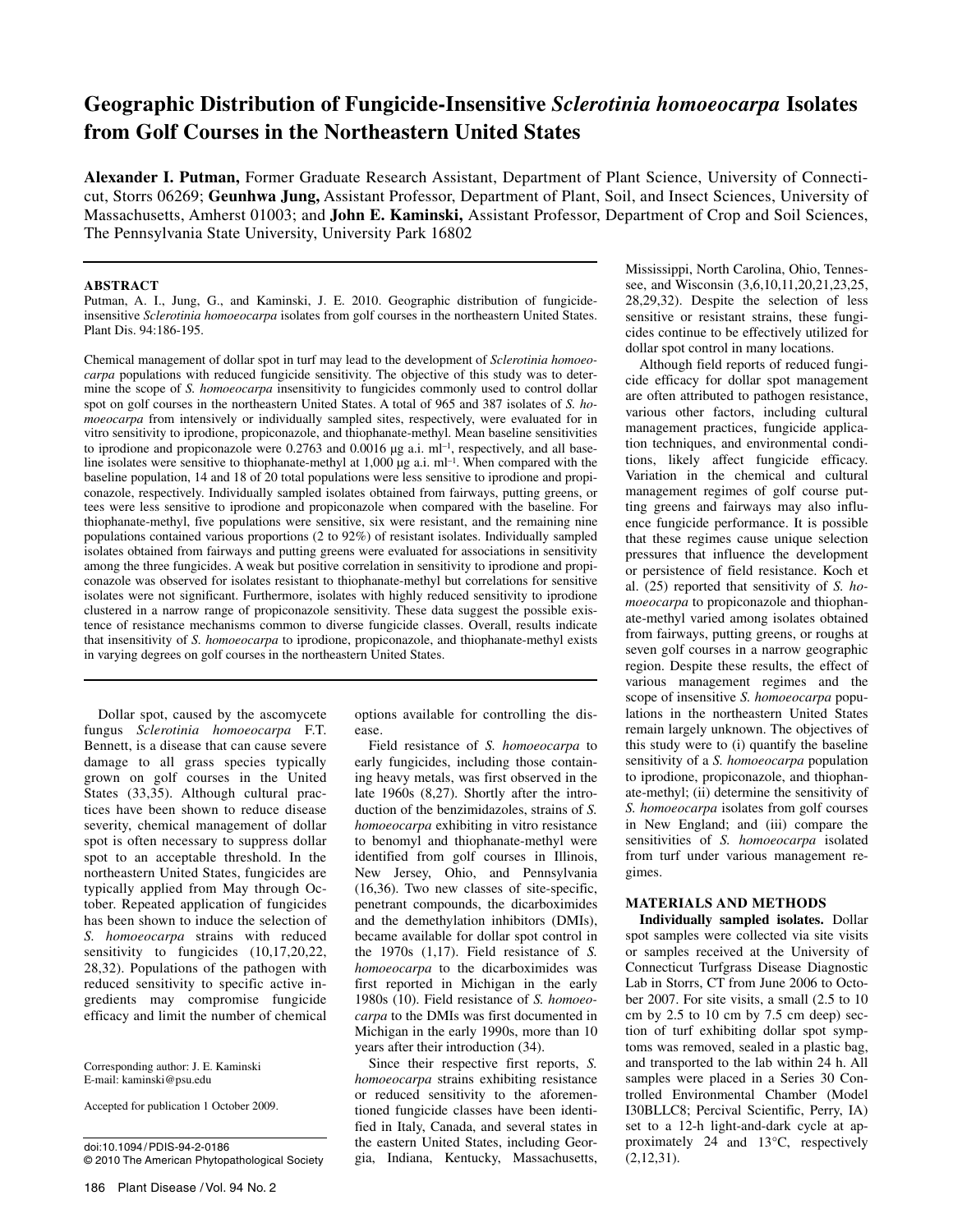Antibiotic water agar (AWA) was used for the initial isolation and was prepared by adding granulated agar (Difco Laboratories, Detroit) at 20 g liter–1 of deionized water. Bottles containing 0.5 liter were stirred over heat for approximately 4 min, autoclaved at 121°C for 25 min, and then cooled to 50°C. Penicillin-G potassium (Fisher Scientific, Fair Lawn, NJ) and streptomycin sulfate (Fisher Scientific) were added at  $0.5$  g liter<sup>-1</sup>, and the molten media was stirred until the antibiotics dissolved. Molten AWA was poured into 100 by-15-mm plastic petri plates (Fisher Scientific), allowed to cool overnight, and stored at 4°C.

*S. homoeocarpa* was isolated from small (≤5 mm) sections of symptomatic leaf tissue within 1 week of collection. Most isolates were from annual bluegrass (*Poa annua* L.) or creeping bentgrass (*Agrostis stolonifera* L.) but a limited number of isolates were also obtained from colonial bentgrass (*A. capillaris* L.), Kentucky bluegrass (*P. pratensis* L.), perennial ryegrass (*Lolium perenne* L.), and roughstalk bluegrass (*P. trivialis* L.). Symptomatic tissues were surface disinfested for 1 min in 0.5% sodium hypochlorite, washed three times for 30 s each in sterile deionized water, and air dried on sterile filter paper (Whatman Inc., Florham Park, NJ). Six pieces of tissue from each sample were placed on a single petri plate containing approximately 20 ml of AWA. Plates containing disinfested tissues were sealed with Parafilm (Pechiney Plastic Packaging, Chicago) and incubated in the dark at  $25 \pm$ 1°C for approximately 1 to 3 days.

Fast-growing, sparse colonies exhibiting aerial hyphal growth typical of *S. homoeocarpa* were identified, and 3-mm sections of media were removed from the edge of an actively growing colony and set onto fresh AWA. Cultures were incubated as previously described, and hyphae from the edge of an actively growing colony were transferred to petri plates containing potato dextrose agar (PDA) prepared by adding PDA (Difco Laboratories) at 39 g liter $^{-1}$  of deionized water. Except for the addition of antibiotic agents, preparation was similar to that of AWA. Cultures were identified by visual comparison of mature mycelial colonies to known isolates of *S. homoeocarpa*. Isolates were maintained by submerging 4-mm agar plugs from the edge of an actively growing colony in sealed plastic vials (Fisher Scientific) containing 1 ml of sterile deionized water and stored at 4°C.

**Population sampling.** Populations of *S. homoeocarpa* at selected golf courses were intensively sampled via site visits between 26 October and 16 November 2007. Samples were obtained within a 100- to 400-m2 area of fairway or putting green turf or a 50- to 400- $m^2$  area from an individual tee. Sections  $(≤5 mm)$  of individual leaves exhibiting spots or bands with a bleached

straw to white center and a tan to reddishbrown margin were removed and placed in 1.5-ml polypropylene microcentrifuge tubes (Fisher Scientific). A single leaf was collected from each dollar spot infection center and sampled infection centers were separated by approximately 1 m. In total, 48 to 95 symptomatic leaves were obtained per population. Except for one population that was immediately stored at 4°C for 24 h, isolations were made on the day of collection.

Leaf tissue was disinfested by adding a 2% sodium hypochlorite solution to the microcentrifuge tubes and shaking vigorously for 15 s. Tissues were then washed once in sterile deionized water for 1 min and air dried on sterile filter paper. Infected tissues were then set onto AWA as previously described, and active mycelia were transferred directly to PDA. Isolates

were stored on PDA in a growth chamber at 18 or  $25 \pm 1$ °C until needed. An isolate of *S. homoeocarpa* was retained for each successful isolation from individual leaves.

Twenty-two populations of *S. homoeocarpa* were sampled from fairways, putting greens, roughs, and tees of 18 golf courses in Connecticut, Massachusetts, and Rhode Island. In total, 1,104 isolates were obtained, and the number of isolates retained from a population ranged from 15 to 81. Individually sampled isolates  $(n = 413)$ were obtained from 210 golf courses in all New England states and New York. Due to loss of several isolates, the intensively sampled isolates evaluated  $(n = 965)$  in this study originated from 21 populations on 17 golf courses (Fig. 1). Individually sampled isolates evaluated  $(n = 387)$  were obtained from 203 golf courses and the University of Connecticut (Fig. 1).



**Fig. 1.** Location of golf courses in New England and New York where *Sclerotinia homoeocarpa* isolates were obtained through intensive population ( $\bullet$ ; *n* = 909) or individual ( $\bullet$ ; *n* = 387) sampling. Golf courses contributing isolates used to determine the discriminatory dose  $(\blacksquare; n = 31)$  are also presented. The unexposed baseline population ( $\star$ ; *n* = 56) was obtained from the Vineyard Golf Club in Edgartown, MA.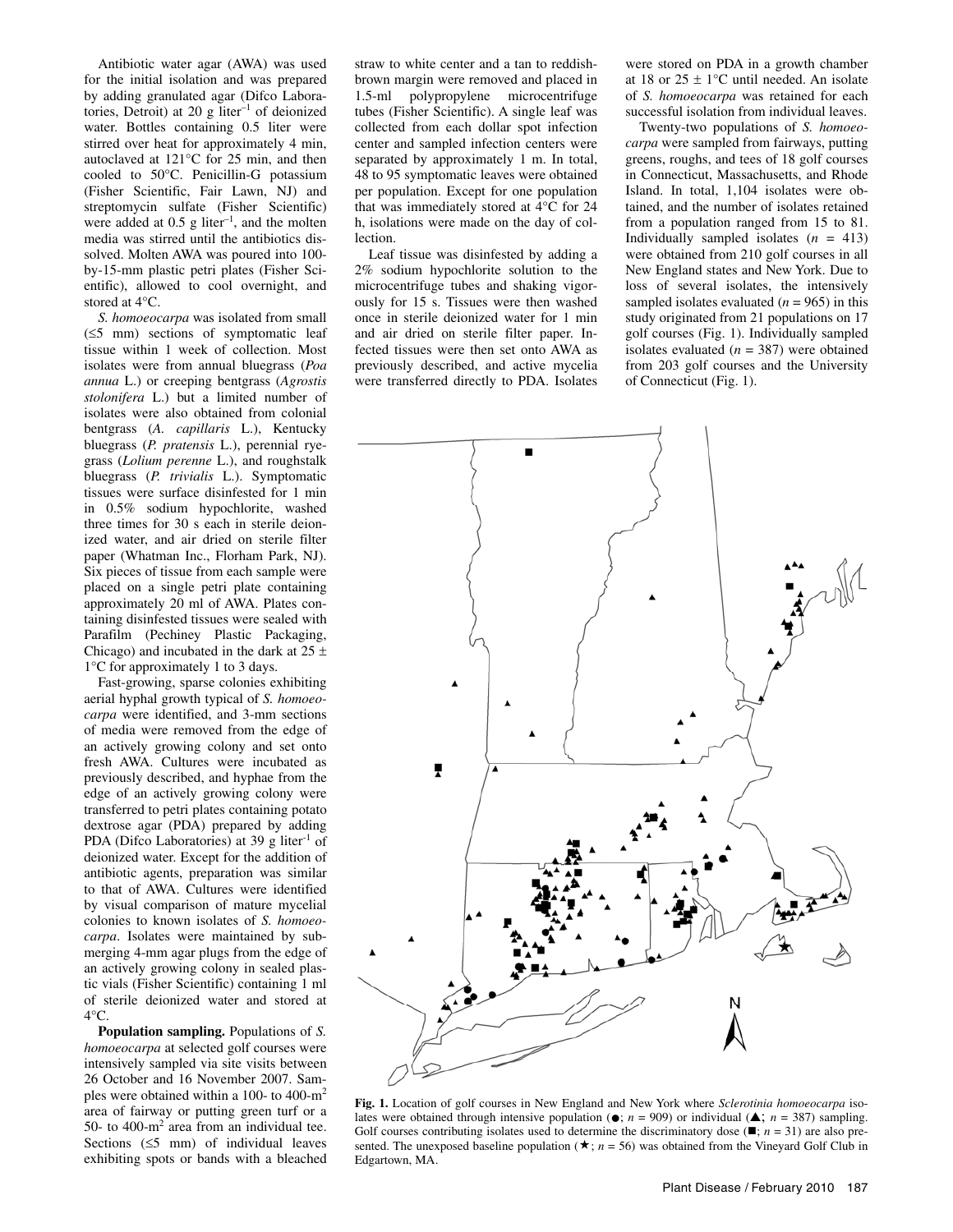**Baseline in vitro sensitivity.** The baseline sensitivity of a *S. homoeocarpa* population  $(n = 56)$  acquired from a putting green at the Vineyard Golf Club to iprodione and propiconazole was determined. The Vineyard Golf Club was constructed in 2002 in Edgartown, MA and had never been treated with synthetic pesticides. This unexposed *S. homoeocarpa* population served as the baseline for comparison to other isolates. The in vitro sensitivity assay was performed using fungicide-amended PDA. Liquid PDA was cooled to  $50 \pm 1$ °C in an Isotemp Digital Control Water Bath (Model 215; Fisher Scientific) for 1 to 12 h. Fungicide solutions were prepared by performing serial dilutions in sterile deionized water of

commercial formulations of iprodione (Chipco 26GT; Bayer Crop Science, Kansas City, MO) or propiconazole (Banner MAXX, Syngenta Crop Protection, Greensboro, NC). Final fungicide concentrations were 0.1, 0.4, 0.7, and 1.0 µg a.i.  $ml^{-1}$  of PDA for iprodione and 0.0001, 0.001, 0.01, 0.1 µg a.i. ml–1 of PDA for propiconazole. Fungicide-amended PDA was subjected to moderate stirring and then poured into petri plates at approximately  $13 \pm 2$  ml of amended PDA per plate. Media were allowed to solidify at room temperature and stored at 4°C.

Isolates were retrieved from storage and grown on fresh PDA prior to evaluation. After 2 to 5 days of incubation, 4-mmdiameter plugs were removed from the



**Fig. 2.** Frequency distributions of fungicide concentration resulting in 50% growth inhibition (EC<sub>50</sub>) to **A,** iprodione and **B,** propiconazole for *Sclerotinia homoeocarpa* isolates from an unexposed baseline population from the Vineyard Golf Club in Edgartown, MA as determined by growth on potato dextrose agar amended with four serial concentrations of fungicide. Sensitivity to iprodione was analyzed separately for each experimental run (hollow or filled bars). Dashed line represents the overall mean  $EC_{50}$  (propiconazole) and the mean of each run (iprodione).

edge of an actively growing colony and set on fungicide-amended PDA. Nonamended PDA served as the nontreated control. Plates were sealed with Parafilm and incubated on a laboratory bench at room temperature (25  $\pm$  5°C) under ambient light. Plates were arranged in a completely random design with two replications. The experiment was conducted twice.

Colony diameter was measured along two perpendicular lines after 48 h, and total growth was adjusted by subtracting the diameter of the initial agar plug (4 mm). The fungicide concentration resulting in 50% growth inhibition  $(EC_{50})$  was modeled for each isolate using the PRO-BIT procedure (30). Colony diameter data were entered according to the MODEL statement (concentration = amended diameter/control diameter). The mean diameter of both nonamended plates served as the control diameter. Fungicide concentration was  $log_{10}$  transformed prior to statistical analysis. Isolates exhibiting constrained growth or atypical colony morphology on nonamended PDA, which is consistent with the hypovirulent phenotype of *S. homoeocarpa* (37), were excluded from analyses.

Data were transformed into relative mycelial growth by dividing each colony diameter by the mean colony diameter on control plates for each respective experimental run. Diameters on amended media greater than the control diameter were considered equal to the control diameter for statistical analyses. The natural response rate (*c*) utilized in the PROBIT procedure was calculated as follows: the mean control diameter was subtracted from each individual diameter, the absolute values of these differences were averaged, and the mean difference was divided by the mean of four control diameters for the respective experimental run. Values for each isolate were averaged to yield *c* (14,18,30).

Due to the qualitative nature of thiophanate-methyl sensitivity (23), isolates were grown on small (60-by-15-mm) plastic petri plates containing PDA amended with the active ingredient (3336; Cleary Chemical Corporation, Dayton, NJ) at 1,000  $\mu$ g a.i. ml<sup>-1</sup>. Plates were scored for the presence or absence of growth after approximately 48 h.

**Discriminatory concentration.** To determine the discriminatory concentrations of iprodione and propiconazole to be used to screen all isolates, the sensitivity of a subset of isolates was determined as previously described for the baseline population from the Vineyard Golf Club. A random sample  $(n = 31)$  was selected from all individually sampled isolates  $(n = 413)$  to serve as a representative population of *S. homoeocarpa* from golf courses with a history of fungicide applications. Additionally, five isolates, which had been previously established as reference isolates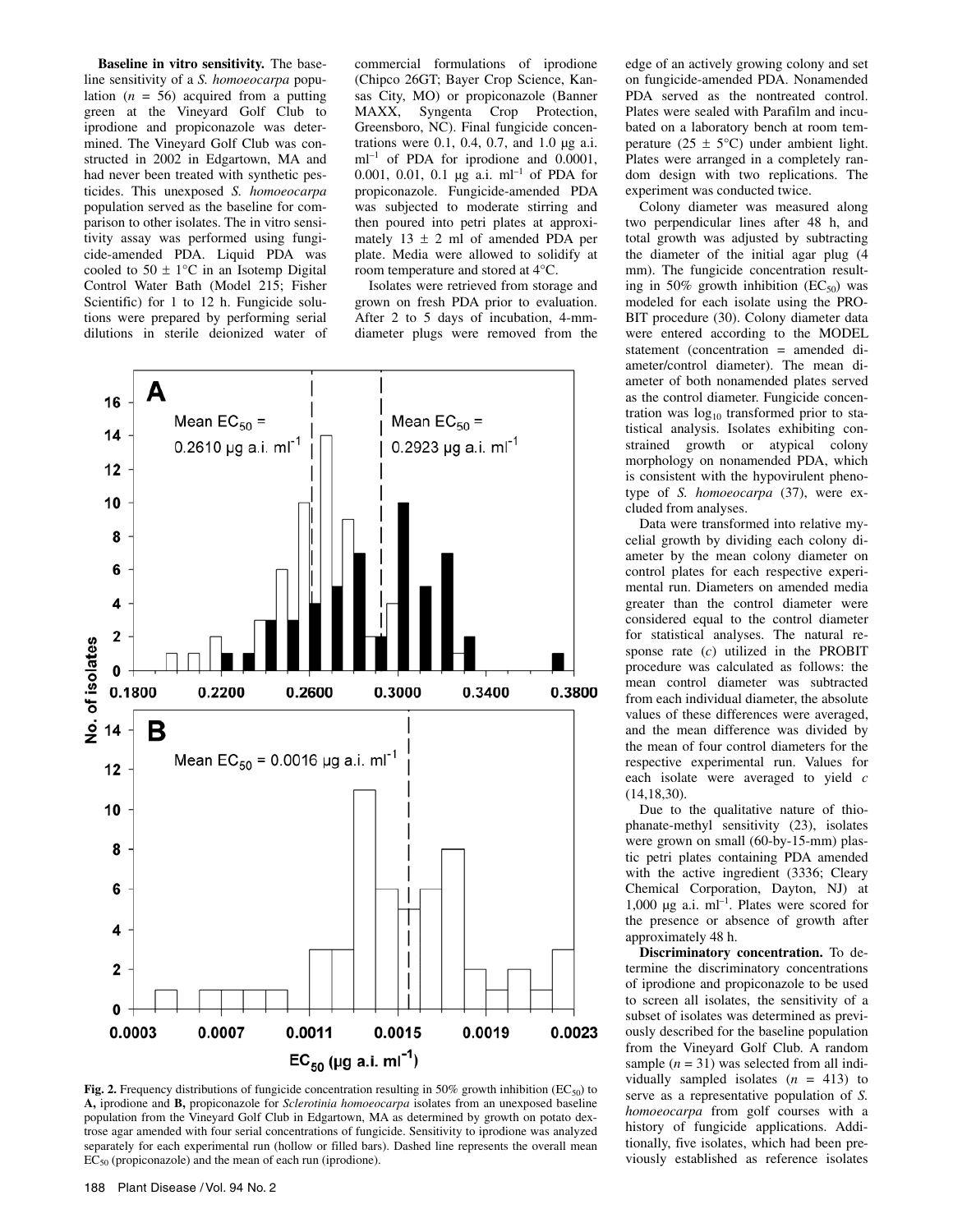based on in vitro sensitivity and fungicide performance in the field, were included to serve as sensitive and insensitive controls. The  $log_{10}$  of  $EC_{50}$  values was regressed against the mean relative growth value at each concentration of iprodione and propiconazole using the SAS Regression procedure. The concentration with the highest coefficient of determination  $(r^2)$  for each fungicide was selected as the discriminatory concentration.

**Sensitivity screening.** Individually sampled isolates (*n* = 356) of *S. homoeocarpa* from New England and New York and 20 *S. homoeocarpa* populations (*n* = 909) from southern New England were evaluated for their sensitivity to iprodione, propiconazole, and thiophanate-methyl. The concentration used for each fungicide was selected based on the results of the discriminatory dose experiment. Media preparation and plate incubation were conducted as described previously. As described by Jo et al.  $(23)$ , estimated  $EC_{50}$ values  $(EC_{50(D)})$  were determined from relative growth values for iprodione and propiconazole using the regression equation from discriminatory dose analyses.

**Statistical analyses.** Relative mycelial growth values of *S. homoeocarpa* isolates were utilized for statistical analyses and population data were pooled into a single analysis. Population data were subjected to an analysis of variance using the SAS Mixed Model procedure, and means were separated with Tukey's honestly significant difference ( $P \le 0.05$ ) test. Individually ( $n =$ 387) or intensively sampled (*n* = 909) isolates were grouped by management loca-

|                |  | <b>Table 1.</b> Sensitivity of intensively sampled |  |
|----------------|--|----------------------------------------------------|--|
|                |  | populations of Sclerotinia homoeocarpa to thio-    |  |
| phanate-methyl |  |                                                    |  |

|                  | <b>Population</b> No. evaluated <sup>y</sup> | Resistant $(\%)^{z}$ |
|------------------|----------------------------------------------|----------------------|
| <b>VGC</b>       | 56                                           | 0                    |
| CCC              | 51                                           | $\overline{0}$       |
| <b>FLD</b>       | 31                                           | $\overline{0}$       |
| <b>FRM</b>       | 47                                           | 64                   |
| <b>NCN</b>       | 56                                           | 100                  |
| HTR1             | 41                                           | 2                    |
| HTR <sub>2</sub> | 53                                           | 92                   |
| LOI              | 52                                           | 62                   |
| <b>OHP</b>       | 23                                           | 0                    |
| OKL              | 42                                           | $\overline{0}$       |
| <b>PNO</b>       | 81                                           | $\theta$             |
| <b>SHN</b>       | 50                                           | 100                  |
| <b>STN</b>       | 42                                           | 55                   |
| BOS <sub>1</sub> | 41                                           | 100                  |
| BOS <sub>2</sub> | 42                                           | 100                  |
| BOS3             | 15                                           | 47                   |
| <b>WCC</b>       | 52                                           | 31                   |
| <b>WEB</b>       | 55                                           | 100                  |
| WPG1             | 57                                           | 100                  |
| WPG <sub>2</sub> | 22                                           | 32                   |
| WHL              | 56                                           | 86                   |

y Number of *S. homoeocarpa* isolates from each population that were evaluated.

<sup>z</sup>*S. homoeocarpa* was set on potato dextrose agar amended with thiophanate-methyl at  $1,000 \mu$ g a.i. ml<sup>-1</sup> and scored for the presence or absence of growth after 48 h of incubation.

tion (i.e., fairway, putting green, rough, and tee) and subjected to the previously described analysis of variance.

The influence of management location was evaluated by paired two-sample *t* tests of mean isolate relative growth. Combination of experimental runs was determined to be appropriate and mean values for each isolate across all replications were obtained. In cases where multiple isolates were obtained from the same location on a course, these values were averaged. When isolates were obtained from multiple locations on the same course, the difference in relative growth for each location pair was calculated. The mean difference across all golf courses for a given location pair was obtained and tested against the null hypothesis that the mean difference  $= 0$  (i.e., management locations do not impact fungicide sensitivity) using Student's *t* test in

the Univariate procedure. The number of courses evaluated ranged from 11 to 60.

Individually sampled *S. homoeocarpa* isolates from fairways and putting greens were evaluated for multiple resistance. The association between sensitivity to iprodione or propiconazole and thiophanate-methyl resistance was evaluated using analyses of variance on relative growth values. For each management location, separate analyses of variance were performed for iprodione and propiconazole that compared relative growth of isolates sensitive or resistant to thiophanate-methyl. In addition, any association between iprodione and propiconazole sensitivity of each isolate was evaluated using mean isolate relative growth values in the SAS Correlation procedure. Four separate correlation analyses were performed for isolates obtained from fairways or putting greens and sensitive or



Fig. 3. Relationship between  $log_{10}$  fungicide concentration resulting in 50% growth inhibition (EC<sub>50</sub>) values and relative mycelial growth of *Sclerotinia homoeocarpa* on potato dextrose agar amended with a discriminatory concentration (dashed line) of **A**, iprodione  $(0.4 \mu g a.i. \text{ ml}^{-1})$  and **B**, propiconazole (0.01 µg a.i. ml<sup>-1</sup>);  $\bullet$  = *S. homoeocarpa* isolates collected from 28 golf courses in New England,  $\circ$  = five reference isolates, and  $\nabla$  = two outlier isolates excluded from analysis for iprodione.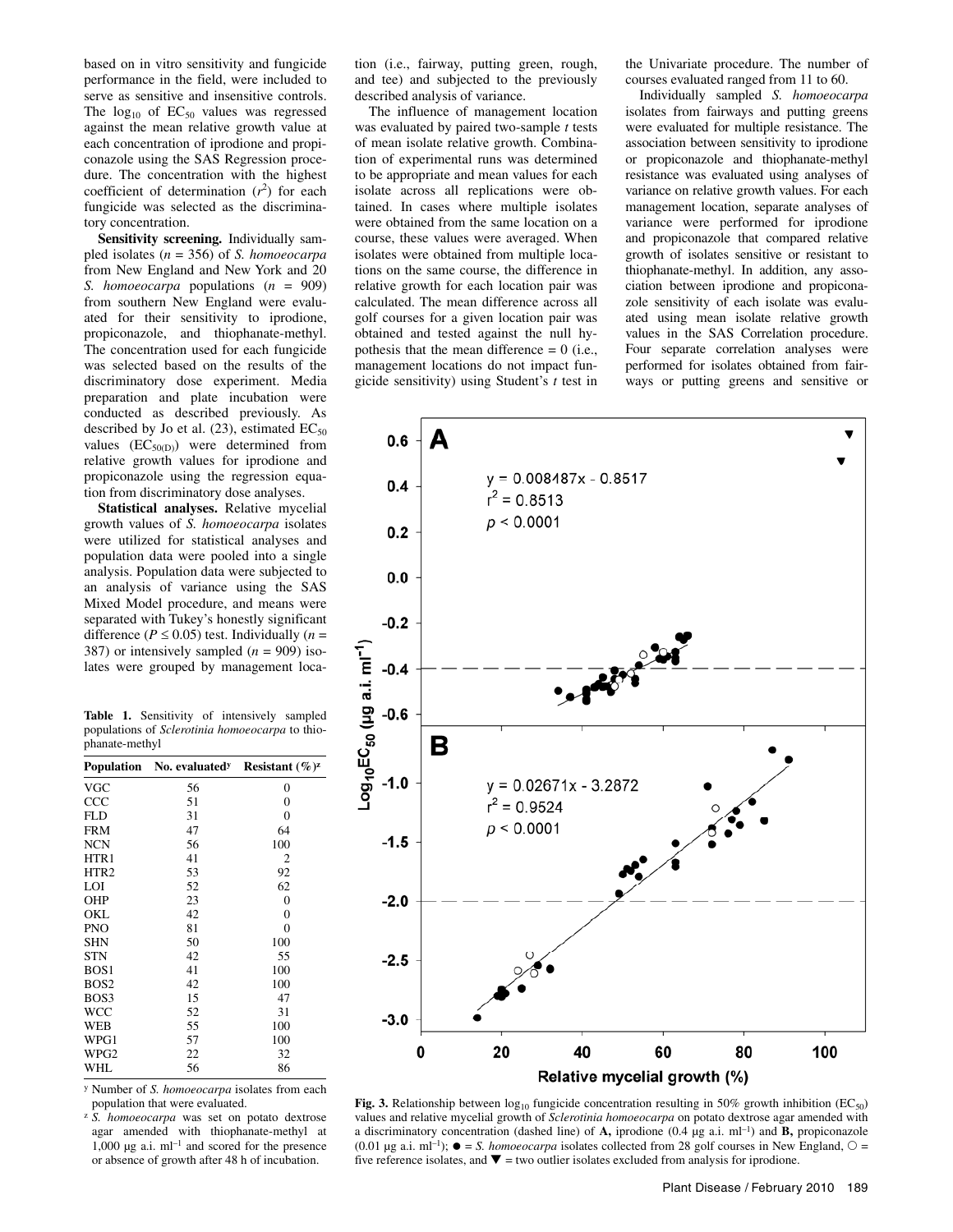resistant to thiophanate-methyl. These analyses were not performed for individually sampled isolates obtained from roughs or tees due to insufficient sample sizes.

# **RESULTS**

**Baseline sensitivity.** The natural response rate *c* was determined to be 2.2%. probit analysis was performed separately on each run for iprodione and on both runs combined for propiconazole because the null hypothesis of equal experimental run variances was rejected and retained, respectively. The mean and standard deviation of  $EC_{50}$  values for iprodione were  $0.2923 \pm 0.0301$  and  $0.2610 \pm 0.0224$  µg a.i.  $ml^{-1}$  for each run of baseline isolates, and  $0.0016 \pm 0.0004$  µg a.i. ml<sup>-1</sup> for propiconazole (Fig. 2). All baseline isolates were sensitive to thiophanate-methyl (Table 1).

**Discriminatory concentration.** Experimental runs were combined into a single analysis for iprodione and propiconazole to determine the discriminatory dose. The  $log_{10}$  EC<sub>50</sub> values were highly correlated with mean relative growth at the discriminatory concentrations of 0.4  $(r^2 =$ 0.8513;  $P < 0.0001$ ) and 0.01 µg a.i. ml<sup>-1</sup>  $(r^2 = 0.9524; P < 0.0001)$  for iprodione and propiconazole, respectively (Fig. 3). Probit analysis estimated the  $EC_{50}$  values of iprodione for 2 of the 31 isolates to be 3.2764 and 4.2887 µg a.i. ml<sup>-1</sup>. Because these concentrations were outside of the

range of concentrations evaluated in this study, these isolates were excluded from analysis for iprodione.

**Sensitivity screening.** Relative growth values for each fungicide were transformed by ranking within each experimental run (9). In all, 6 of 20 populations from locations exposed to iprodione had mean relative growth values for iprodione (0.36 to 0.44) that were not significantly different from the mean of baseline isolates (0.38) (Table 2; Fig. 4). The remaining 14 populations were less sensitive to iprodione when compared with the baseline population, with mean relative growth values 35 to 124% higher than the baseline. Relative growth of the most-sensitive isolate of any exposed population was, at most, 10% greater than the least-sensitive isolate from the baseline population. In contrast to iprodione, reduced sensitivity to propiconazole was more prevalent and pronounced. In total, 18 of the 20 exposed populations had mean relative growth values that were 145 to 291% higher when compared with the mean (0.21) of the baseline isolates (Table 2). Few differences were noted among 13 of the 18 lesssensitive populations containing isolates with relative growth values ranging from 0.21 to 0.90. Isolates from the BOS1 and SHN populations were the least sensitive to propiconazole when compared with 14 of the 16 remaining less-sensitive populations.

**Table 2.** Relative mycelial growth of intensively sampled populations of *Sclerotinia homoeocarpa* from New England on potato dextrose agar (PDA) amended with a discriminatory concentration of iprodione or propiconazole

|                  |                  | Relative growth <sup>x</sup> |                  |               |               |  |  |  |
|------------------|------------------|------------------------------|------------------|---------------|---------------|--|--|--|
|                  |                  |                              | <b>Iprodione</b> | Propiconazole |               |  |  |  |
| Population       | No. <sup>y</sup> | Mean                         | Range            | Mean          | Range         |  |  |  |
| VGC <sup>z</sup> | 56               | 0.38 i                       | $0.20 - 0.50$    | $0.21$ i      | $0.08 - 0.29$ |  |  |  |
| CCC              | 51               | $0.43$ ghi                   | $0.30 - 0.61$    | 0.36 i        | $0.20 - 0.67$ |  |  |  |
| <b>FLD</b>       | 31               | $0.54$ efg                   | $0.25 - 0.95$    | $0.61$ efg    | $0.36 - 0.87$ |  |  |  |
| <b>FRM</b>       | 47               | $0.60b-e$                    | $0.38 - 0.79$    | $0.75$ bc     | $0.43 - 0.98$ |  |  |  |
| <b>NCN</b>       | 56               | $0.58b-e$                    | $0.52 - 0.75$    | $0.80$ ab     | $0.55 - 0.91$ |  |  |  |
| HTR1             | 41               | $0.76$ abc                   | $0.54 - 1.05$    | $0.55$ gh     | $0.32 - 0.64$ |  |  |  |
| HTR <sub>2</sub> | 53               | $0.65$ abc                   | $0.53 - 0.72$    | 0.54h         | $0.48 - 0.61$ |  |  |  |
| <b>LOI</b>       | 52               | $0.56$ de                    | $0.41 - 0.65$    | $0.60$ efg    | $0.29 - 0.82$ |  |  |  |
| <b>OHP</b>       | 23               | $0.41$ hi                    | $0.28 - 0.50$    | $0.58$ fgh    | $0.42 - 0.74$ |  |  |  |
| OKL              | 42               | 0.36 i                       | $0.21 - 0.61$    | $0.62$ def    | $0.38 - 0.82$ |  |  |  |
| <b>PNO</b>       | 81               | $0.43$ ghi                   | $0.30 - 0.53$    | $0.61$ efg    | $0.48 - 0.74$ |  |  |  |
| <b>SHN</b>       | 50               | $0.62$ bcd                   | $0.52 - 0.83$    | 0.85a         | $0.70 - 0.97$ |  |  |  |
| <b>STN</b>       | 42               | $0.57$ cde                   | $0.43 - 0.66$    | $0.60$ efg    | $0.24 - 0.79$ |  |  |  |
| BOS <sub>1</sub> | 41               | $0.67$ ab                    | $0.55 - 0.72$    | 0.86a         | $0.77 - 0.99$ |  |  |  |
| BOS <sub>2</sub> | 42               | $0.63$ a-d                   | $0.36 - 0.82$    | $0.83$ ab     | $0.65 - 0.95$ |  |  |  |
| BOS3             | 15               | $0.54$ def                   | $0.38 - 0.66$    | $0.55$ efg    | $0.21 - 0.90$ |  |  |  |
| <b>WCC</b>       | 52               | $0.50 e-h$                   | $0.34 - 0.73$    | $0.63$ ef     | $0.43 - 0.90$ |  |  |  |
| <b>WEB</b>       | 55               | $0.44 f - i$                 | $0.34 - 0.62$    | $0.65$ de     | $0.56 - 0.85$ |  |  |  |
| WPG1             | 57               | 0.83a                        | $0.49 - 1.00$    | $0.56$ fgh    | $0.31 - 0.80$ |  |  |  |
| WPG2             | 22               | $0.44 f - i$                 | $0.34 - 0.55$    | 0.26i         | $0.14 - 0.38$ |  |  |  |
| WHL              | 56               | $0.55$ de                    | $0.42 - 0.64$    | $0.69$ cd     | $0.52 - 0.84$ |  |  |  |

x Relative mycelial growth was calculated after 48 h by dividing the mean colony diameter of *S. homoeocarpa* on PDA amended with iprodione (0.4 µg a.i. ml<sup>-1</sup>) or propiconazole (0.01 µg a.i. ml<sup>-1</sup>) by the mean diameter of isolates grown on non-amended PDA. Within a fungicide, means followed by the same letter are not significantly different according to Tukey's honestly significant difference test at  $P \le 0.05$ . Data were rank-transformed prior to analysis, but actual means are shown. y Number of *S. homoeocarpa* isolates from each population that were evaluated.

z VGC represents baseline isolates of *S. homoeocarpa* that were collected from a golf course putting green with no history of fungicide use.

Among populations, wide variation in sensitivity to thiophanate-methyl was observed. In addition to the baseline, 100% of isolates from five populations were sensitive to thiophanate-methyl (Table 1). Population HTR1  $(n = 41)$  contained a single resistant isolate, and nine populations contained 31 to 92% resistant isolates.

Mean relative growth values of individually sampled isolates obtained from golf course roughs were not significantly different from relative growth values of isolates from the baseline population for iprodione and propiconazole (Table 3). Mean relative growth of isolates from fairways, putting greens, and tees were significantly higher when compared with the baseline population. The least-sensitive isolate from these locations had relative growth values approximately two or three times that of the least-sensitive baseline isolate for iprodione and propiconazole, respectively.

Although 45% of all individually sampled isolates evaluated were resistant to thiophanate-methyl, resistant isolates were found approximately five times more frequently in fairways and nearly seven times more frequently in putting greens or tees when compared with isolates obtained from roughs (Table 4). The proportions of resistant isolates obtained from fairways and putting greens were similar across both sampling strategies. However, resistant isolates obtained from tees were found less frequently in individual sampling when compared with the two intensively sampled populations from tees.

Populations WPG1 and WPG2 were obtained from a putting green and fairway, respectively, on the same golf course. Mean relative growth values of WPG1 isolates were approximately twice those from WPG2 for both iprodione and propiconazole (Table 2). In contrast to WPG, mean relative growth values between putting green and fairway populations at site HTR did not significantly differ for either fungicide. However, the fairway population (HTR1) contained isolates with nearly the highest relative growth values on iprodione (1.05) observed in this study. At location BOS, mean relative growth values between the fairway (BOS1) and tee (BOS2) populations did not significantly differ for iprodione and propiconazole. When compared with the rough population (BOS3), however, mean relative growth values for propiconazole of BOS1 and BOS2 were 56 and 51% higher, respectively.

When individually sampled isolates obtained from different locations on the same course were compared, relative growth values for propiconazole of isolates obtained from fairways, putting greens, and tees were 133, 144, and 187% higher on average, respectively, and significantly different when compared with the isolates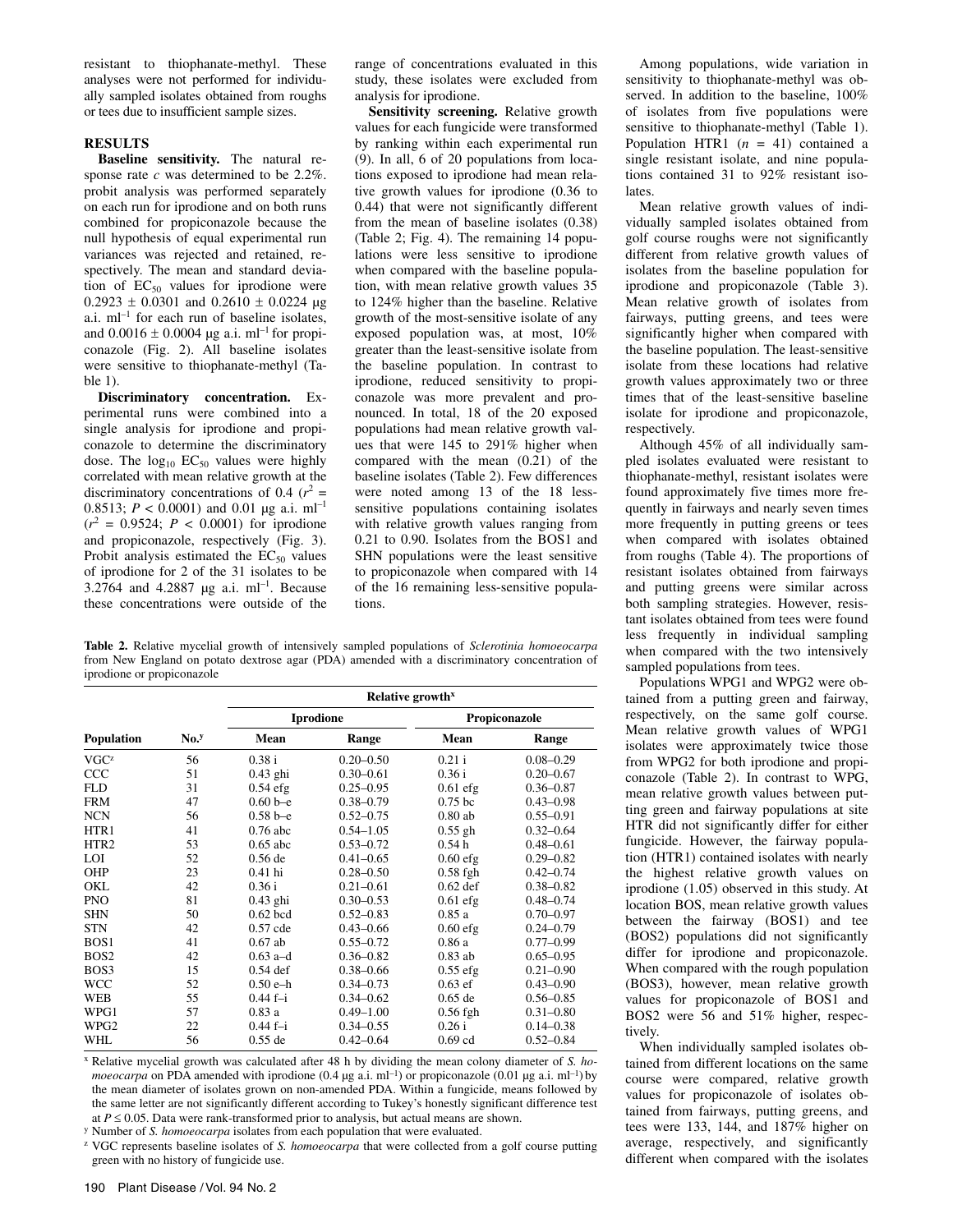from the rough (Table 5). Isolates obtained from putting greens had relative growth values for propiconazole that were, on average, greater by 0.12 when compared with paired isolates from fairways. For iprodione, differences were smaller and only significant between isolates collected from fairways or tees and those from the rough.

Individually sampled isolates resistant to thiophanate-methyl were less sensitive to propiconazole when compared with isolates sensitive to thiophanate-methyl. Mean relative growth on propiconazoleamended PDA for isolates resistant to thiophanate-methyl was 71 and 43% higher for isolates obtained from fairways and putting greens, respectively, when compared with isolates sensitive to thiophanate-methyl (Table 6). Mean relative growth for iprodione was 8% higher for isolates obtained from putting greens that were resistant to thiophanate-methyl when

compared with sensitive isolates from greens. Although isolates obtained from fairways and resistant to thiophanatemethyl were less sensitive to iprodione when compared with sensitive isolates from fairways, this difference was small and not significant  $(P = 0.0587)$ .

Relative growth values for iprodione and propiconazole were correlated (*P* = 0.0008 to 0.0137) for isolates resistant to thiophanate-methyl regardless of turf management location (Fig. 5). For isolates resistant to thiophanate-methyl, the coefficients of determination revealed that approximately 12% of the variation in relative growth values between the two fungicides was associated. No correlation between iprodione and propiconazole was observed among isolates sensitive to thiophanate-methyl, regardless of location. Despite these trends in correlation, isolates exhibiting highly reduced sensitivity to iprodione (0.97 ≤ relative growth ≤ 1.06)

appeared to cluster in a narrow range of propiconazole sensitivity  $(0.49 \le$  relative growth  $\leq$  0.61), regardless of location or thiophanate-methyl sensitivity.

### **DISCUSSION**

In New England, management of dollar spot has become increasingly difficult in recent years. The presence of *S. homoeocarpa* with reduced fungicide sensitivity suggests that resistance may contribute to the challenges of dollar spot management, but the cause of the recent intensification in dollar spot remains unclear due to the lack of previous sensitivity monitoring in New England. In a few select cases, however, this study confirmed that resistance to iprodione, propiconazole, or thiophanatemethyl likely contributed to poor disease control following fungicide application.

The mean baseline sensitivity to iprodione  $(0.2763 \mu g$  a.i. ml<sup>-1</sup>) from an unexposed baseline population at the Vine-



**Fig. 4.** Sensitivity distributions of *Sclerotinia homoeocarpa* isolates from intensively sampled populations (*n* = 965) or individually sampled isolates (*n* = 387) from putting greens, tees, fairways, and roughs in New England using the estimated fungicide concentration resulting in 50% growth inhibition  $(EC_{50(D)})$  obtained by growth on potato dextrose agar amended with a discriminatory concentration of **A**, iprodione (0.4 µg a.i. ml<sup>-1</sup>) or **B**, propiconazole (0.01 µg a.i. ml–1). Lower and upper bounds of the box represent the 25th and 75th percentiles, respectively, and lower and upper whiskers denote the 10th and 90th percentiles, respectively. The median  $EC_{50(D)}$  value (solid line), mean (dotted line), and outlier isolates ( $\bullet$ ) are also presented. VGC is an unexposed baseline population from Edgartown, MA. Individually sampled isolates were grouped by management location: FWY = fairway, GRN = putting green,  $ROG = rough$ , and  $TEE = tee$ .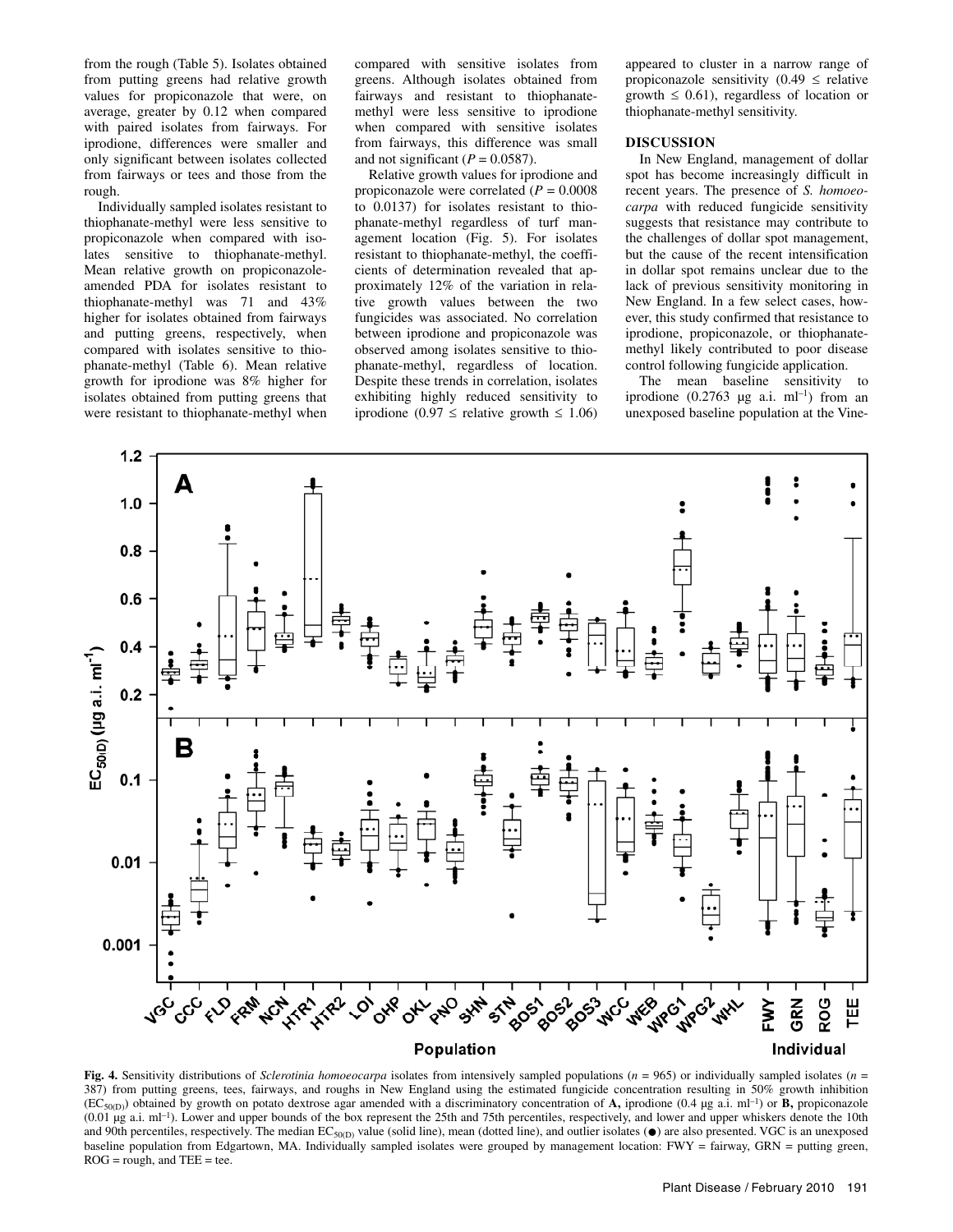yard Golf Club was higher when compared with the sensitivity  $(0.15 \text{ µg a.i. m}^{-1})$  of a baseline population in Ohio (23). Although the range of isolate sensitivities in Ohio was wide ( $\pm$  0.08 µg a.i. ml<sup>-1</sup>), the higher mean EC<sub>50</sub> and relatively low variability  $(±)$ 0.0246  $\mu$ g a.i. ml<sup>-1</sup>) found in this study suggest the possibility of reduced iprodione sensitivity of *S. homoeocarpa* at the Vineyard Golf Club. However, individually sampled isolates obtained from roughs on 90 golf courses in New England did not differ in relative growth on the

discriminatory concentration of iprodione when considered as a group and compared with relative growth values of baseline isolates (Table 3). Data from this study suggest that the baseline population represents the natural sensitivity of *S. homoeocarpa* to iprodione in New England.

The mean  $EC_{50}$  for propiconazole of baseline isolates (0.0016  $\mu$ g a.i. ml<sup>-1</sup>) was similar to that of other unexposed populations (0.002 to 0.009  $\mu$ g a.i. ml<sup>-1</sup>) from Georgia, Michigan, Ohio, and Ontario (17,21,23,28). As for iprodione, similar

**Table 3.** Relative mycelial growth of *Sclerotinia homoeocarpa* isolates grown on potato dextrose agar (PDA) amended with iprodione or propiconazole

|                                  |                       |               | Relative growth <sup>x</sup> |               |
|----------------------------------|-----------------------|---------------|------------------------------|---------------|
| Sampling, fungicide <sup>y</sup> | Location <sup>z</sup> | No. evaluated | Mean                         | Range         |
| Individual                       |                       |               |                              |               |
| Iprodione                        | <b>VGC</b>            | 56            | 0.38 <sub>b</sub>            | $0.20 - 0.50$ |
|                                  | Fairway               | 178           | 0.50a                        | $0.23 - 1.06$ |
|                                  | Green                 | 73            | 0.51a                        | $0.25 - 1.05$ |
|                                  | Rough                 | 90            | 0.40 <sub>b</sub>            | $0.28 - 0.64$ |
|                                  | Tee                   | 36            | 0.55a                        | $0.26 - 1.05$ |
|                                  | Unknown               | 10            | 0.52a                        | $0.32 - 1.02$ |
| Propiconazole                    | <b>VGC</b>            | 56            | 0.21 <sub>b</sub>            | $0.08 - 0.29$ |
|                                  | Fairway               | 178           | 0.56a                        | $0.16 - 0.96$ |
|                                  | Green                 | 73            | 0.63a                        | $0.21 - 0.94$ |
|                                  | Rough                 | 90            | 0.25 <sub>b</sub>            | $0.14 - 0.79$ |
|                                  | Tee                   | 36            | 0.61a                        | $0.22 - 1.02$ |
|                                  | Unknown               | 10            | 0.63a                        | $0.21 - 0.75$ |
| Population                       |                       |               |                              |               |
| Iprodione                        | <b>VGC</b>            | 56            | 0.38c                        | $0.20 - 0.50$ |
|                                  | Fairway               | 555           | 0.53 <sub>b</sub>            | $0.21 - 1.05$ |
|                                  | Green                 | 241           | 0.61a                        | $0.30 - 1.00$ |
|                                  | Rough                 | 15            | 0.54h                        | $0.38 - 0.66$ |
|                                  | Tee                   | 98            | 0.60a                        | $0.36 - 0.82$ |
| Propiconazole                    | VGC                   | 56            | 0.21c                        | $0.08 - 0.29$ |
|                                  | Fairway               | 555           | 0.61 <sub>b</sub>            | $0.14 - 0.99$ |
|                                  | Green                 | 241           | 0.63 <sub>b</sub>            | $0.31 - 0.97$ |
|                                  | Rough                 | 15            | 0.55h                        | $0.21 - 0.90$ |
|                                  | Tee                   | 98            | 0.81a                        | $0.55 - 0.95$ |

x Relative mycelial growth was calculated after 48 h by dividing the mean colony diameter of *S. homoeocarpa* grown on PDA amended with iprodione (0.4 µg a.i. ml<sup>-1</sup>) or propiconazole (0.01 µg a.i.  $ml^{-1}$ ) by the mean diameter of isolates grown on non-amended PDA. Within each sampling method and fungicide, means followed by the same letter are not significantly different according to Tukey's honestly significant difference test at  $P \le 0.05$ . Data were rank-transformed prior to analysis, but actual means are shown.

<sup>y</sup> Individually sampled isolates ( $n = 387$ ) were obtained from 204 locations, whereas population isolates (*n* = 909) comprised representative samples of 20 populations from 16 golf courses.<br><sup>z</sup> VGC represents baseline isolates of *S. homoeocarpa* that were collected from a golf course putting

green with no history of fungicide use. Unknown = isolates for which the originating management location is unclear.

**Table 4.** Resistance to thiophanate-methyl of *Sclerotinia homoeocarpa* isolated from various golf course management locations

|                       | <b>Sampling</b> |                    |                   |                   |  |  |
|-----------------------|-----------------|--------------------|-------------------|-------------------|--|--|
| Location <sup>y</sup> |                 | <b>Individual</b>  | <b>Population</b> |                   |  |  |
|                       | No. evaluated   | Resistant $(\%)^z$ | No. evaluated     | Resistant $(\% )$ |  |  |
| <b>VGC</b>            | $\cdots$        | $\cdots$           | 56                | U                 |  |  |
| Fairway               | 178             | 50                 | 555               | 46                |  |  |
| Green                 | 73              | 66                 | 241               | 65                |  |  |
| Rough                 | 90              | 10                 | 15                | 47                |  |  |
| Tee                   | 36              | 67                 | 98                | 100               |  |  |
| Unknown               | 10              | 60                 | $\cdots$          | $\cdot$           |  |  |

y Isolates obtained through intensive population or individual sampling were grouped according to the originating management location. VGC represents baseline isolates of *S. homoeocarpa* that were collected from a golf course putting green with no history of fungicide use. Unknown = isolates for which the originating management location is unclear.

<sup>z</sup> S. homoeocarpa was set on potato dextrose agar amended with thiophanate-methyl at 1,000 µg a.i. m<sup>-1</sup> and scored for the presence or absence of growth after 48 h of incubation.

between individually sampled isolates from roughs and baseline isolates (Table 3) suggests that *S. homoeocarpa* populations within these locations have experienced little to no selection toward reduced sensitivity. In addition, sensitivity of baseline isolates was similar to that of unexposed populations as reported by Koch et al. (25) by comparison of relative growth on PDA amended with propiconazole at 0.1 µg a.i. ml–1 (*data not shown*). The lack of isolates in the baseline sample resistant to thiophanate-methyl is consistent with the baseline population from Ohio (23). Previous research, however, has identified a low proportion of thiophanate-methyl-resistant isolates from populations believed to be unexposed (25,32).

relative growth values for propiconazole

Discrepancies in the baseline sensitivity to iprodione and discriminatory dose concentrations for iprodione and propiconazole may have arisen from the different methods used to determine  $EC_{50}$ . Whereas Jo et al.  $(23)$  used linear regression,  $EC_{50}$ was determined in the present study by the probit transformation. The probit equation is a sigmoidal, decreasing function that was developed for use in toxicology research (4). The equation more accurately models the "diminishing returns" effect of a toxicant at extreme concentrations while accounting for the linear response at concentrations close to the  $EC_{50}$  and, thus, is well suited for regression of quantitative biological responses to toxic substances (15). The probit transformation has been used previously in *S. homoeocarpa* sensitivity assays (3,20,21,28).

Sensitivity to iprodione appeared to be quantitatively distributed based on select isolates tested in the in vitro analysis after two isolates with highly reduced sensitivity were excluded as outliers. However, the discrete sensitivity distribution of all individually sampled isolates, including the outliers obtained from fairways, putting greens, or tees, suggests that sensitivity of *S. homoeocarpa* to the dicarboximides is qualitatively inherited. Although possibly governed by both a qualitative and quantitative mechanism, reduced sensitivity to dicarboximide fungicides is generally understood to be predominately under the control of a single locus as reported in *Botryotinia fuckeliana* (de Bary) Whetzel (13). The low degree of reduced sensitivity and low incidence of isolates with highly reduced sensitivity found in the present study suggest that reduced sensitivity to iprodione in *S. homoeocarpa* is not common in New England. Similar results in other studies on *S. homoeocarpa* (23,32) imply that, despite frequent use of dicarboximide fungicides for dollar spot control, factors such as fitness costs or very low mutation rates may account for the infrequent appearance of reduced sensitivity to dicarboximides in the United States. The fitness of *S. homoeocarpa* with re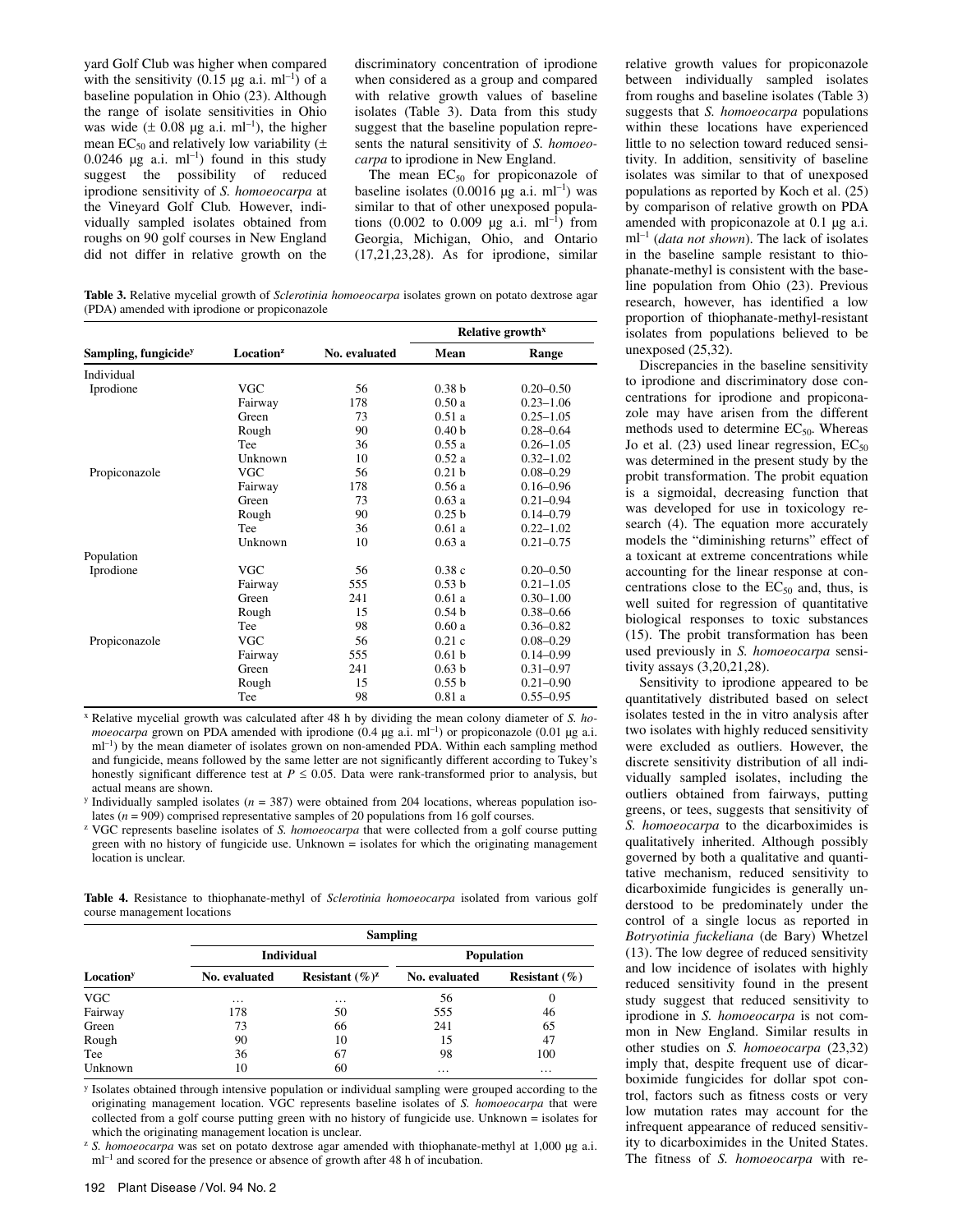duced dicarboximide sensitivity and the relationship between in vitro sensitivity and dollar spot control remains poorly understood.

In contrast to iprodione, reduced sensitivity to propiconazole was more severe and more prevalent among populations and individually sampled isolates. The level of reduced sensitivity of exposed isolates in this study agrees with values reported previously (17,20,23,28). Population SHN was sampled from a golf course where failure of DMI fungicides had been experienced. The mean  $EC_{50(D)}$  of isolates from SHN (0.1004  $\mu$ g a.i. ml<sup>-1</sup>) is very similar to the mean sensitivity  $(0.103 \mu g a.i. \text{ ml}^{-1})$ of *S. homoeocarpa* isolates from three golf courses in Michigan where DMI control failures were first reported (17). In contrast, no specific DMI control failures were reported at locations that contained a population of *S. homoeocarpa* with mean  $EC<sub>50(D)</sub>$  values similar to SHN.

In a greenhouse study, Miller et al. (28) reported that reduced sensitivity of *S. homoeocarpa* to propiconazole was associated with a decline in fungicide efficacy. However, the level of reduced sensitivity that *S. homoeocarpa* isolates in a population must achieve to cause observable losses in dollar spot control efficacy with DMI fungicides in the field is relatively unknown. Burpee (7) observed that, although dollar spot caused by an isolate with moderately reduced sensitivity  $(EC_{50})$  $= 0.03 \mu g$  a.i. ml<sup>-1</sup>) was reduced by propiconazole in the field, the length of control achieved (9 to 13 days) was less than what would be expected  $(>14 \text{ days})$  for an acropetal penetrant fungicide. Therefore, it is unclear whether the moderate levels of sensitivity found for several populations  $(0.0143 \leq EC_{50(D)} \leq 0.0188 \text{ µg a.i.})$  $ml^{-1}$ ) were sufficiently reduced to the point to cause losses in disease control efficacy.

**Table 5.** Comparison of relative mycelial growth on potato dextrose agar (PDA) amended with a discriminatory concentration of iprodione or propiconazole of individually sampled *Sclerotinia homoeocarpa* isolates from different management locations when paired by golf course

| <b>Fungicide</b> , location | <b>Mean</b> <sup>x</sup> | Location | Mean | $No.$ <sup>y</sup> | $P$ value <sup>z</sup> |
|-----------------------------|--------------------------|----------|------|--------------------|------------------------|
| Iprodione                   |                          |          |      |                    |                        |
| Fairway                     | 0.52                     | Green    | 0.52 | 45                 | 0.9876                 |
|                             | 0.50                     | Tee      | 0.57 | 22                 | 0.2884                 |
|                             | 0.52                     | Rough    | 0.40 | 60                 | < 0.0001               |
| Green                       | 0.50                     | Tee      | 0.55 | 11                 | 0.4481                 |
|                             | 0.51                     | Rough    | 0.41 | 19                 | 0.0541                 |
| Tee                         | 0.53                     | Rough    | 0.40 | 13                 | 0.0421                 |
| Propiconazole               |                          |          |      |                    |                        |
| Fairway                     | 0.51                     | Green    | 0.63 | 45                 | 0.0029                 |
|                             | 0.58                     | Tee      | 0.64 | 22                 | 0.2972                 |
|                             | 0.55                     | Rough    | 0.25 | 60                 | < 0.0001               |
| Green                       | 0.63                     | Tee      | 0.64 | 11                 | 0.9606                 |
|                             | 0.60                     | Rough    | 0.26 | 19                 | < 0.0001               |
| Tee                         | 0.68                     | Rough    | 0.24 | 13                 | < 0.0001               |
|                             |                          |          |      |                    |                        |

x Mean relative mycelial growth represents only isolates from a given comparison of management locations. Relative mycelial growth was calculated after 48 h by dividing the mean colony diameter of *S. homoeocarpa* grown on PDA amended with iprodione (0.4  $\mu$ g a.i. ml<sup>-1</sup>) or propiconazole (0.01  $\mu$ g a.i. ml<sup>-1</sup>) by the mean diameter of isolates grown on non-amended PDA.

<sup>y</sup> Number of courses from which isolates were obtained from both locations in the given comparison.<br><sup>z</sup> Influence of management location on fungicide sensitivity was evaluated for each location comparison by performing a Student's paired *t* test on differences in relative growth between isolates paired by golf course.

The management location from which an isolate was obtained appeared to be associated with the observed sensitivity to iprodione, propiconazole, and thiophanatemethyl. The observation of differences in iprodione sensitivities between fairways and putting greens at sites HTR and WPG and the lack of differences when individually sampled isolates were paired suggest that strong differences in dicarboximide selection pressures between these locations are uncommon. Another possibility is that the fitness cost associated with reduced dicarboximide sensitivity may have masked any influence of differing selection pressures. For propiconazole, analysis of paired individually sampled isolates suggests that reduced sensitivity of *S. homoeocarpa* may be more common on putting greens than on fairways. This result for propiconazole agrees with that of Koch et al. (25). Putting greens require increased fungicide inputs due to particularly low disease thresholds when compared with fairways. Thus, greater use of propiconazole and other DMI fungicides likely causes a stronger pressure for selection of *S. homoeocarpa* with reduced sensitivity. However, research is lacking on the myriad factors influencing resistance development in *S. homoeocarpa*.

The different sampling strategies employed in this study yielded similar results for all three fungicides. The sensitivity of isolates obtained from intensively sampled populations grouped by management location was generally similar to that of individually sampled isolates from fairways and putting greens, suggesting that an individual sample from a sufficient number of locations may collectively represent *S. homoeocarpa* sensitivity in a given geographic region. However, the reduced sensitivity to propiconazole and thiophanatemethyl of the two golf tee populations (BOS2 and NCN) when compared with the group of individually sampled isolates from tees suggests that these populations are not representative of *S. homoeocarpa*

Table 6. Association of thiophanate-methyl resistance with either iprodione or propiconazole sensitivity as measured by the relative mycelial growth of individually sampled *Sclerotinia homoeocarpa* on potato dextrose agar (PDA) amended with discriminatory concentrations of these fungicides and compared with thiophanate-methyl

|                                           |                     | No. of isolates | Relative growth <sup>x</sup> |               |               |               |
|-------------------------------------------|---------------------|-----------------|------------------------------|---------------|---------------|---------------|
|                                           |                     |                 | <b>Iprodione</b>             |               | Propiconazole |               |
| Turf                                      | Thiophanate-methyly |                 | Mean                         | Range         | Mean          | Range         |
| Fairway                                   | Sensitive           | 89              | 0.49                         | $0.23 - 1.06$ | 0.41          | $0.16 - 0.86$ |
|                                           | Resistant           | 89              | 0.51                         | $0.28 - 1.03$ | 0.70          | $0.21 - 0.96$ |
| Comparison ( <i>P</i> value) <sup>2</sup> | $\cdots$            | $\cdots$        | 0.0587                       | $\cdots$      | < 0.0001      | $\cdots$      |
| Putting green                             | Sensitive           | 25              | 0.48                         | $0.25 - 1.05$ | 0.49          | $0.21 - 0.81$ |
|                                           | Resistant           | 48              | 0.52                         | $0.29 - 1.01$ | 0.70          | $0.26 - 0.94$ |
| Comparison ( <i>P</i> value) <sup>2</sup> | $\cdots$            | $\cdots$        | 0.0288                       | $\cdots$      | < 0.0001      | $\cdots$      |

x Relative mycelial growth was calculated after 48 h by dividing the mean colony diameter of *S. homoeocarpa* grown on PDA amended with iprodione (0.4  $\mu$ g a.i. ml<sup>-1</sup>) or propiconazole (0.01  $\mu$ g a.i. ml<sup>-1</sup>) by the mean diameter of isolates grown on non-amended PDA. Range was determined from the mean relative growth of each isolate across replications.

<sup>y</sup> S. homoeocarpa was set on PDA amended with 1,000 µg a.i. ml<sup>-1</sup> thiophanate-methyl and scored for the presence or absence of growth after 48 hours of incubation.

<sup>z</sup> For each fungicide and management location, relative mycelial growth of isolates sensitive or resistant to thiophanate-methyl were compared using an analysis of variance.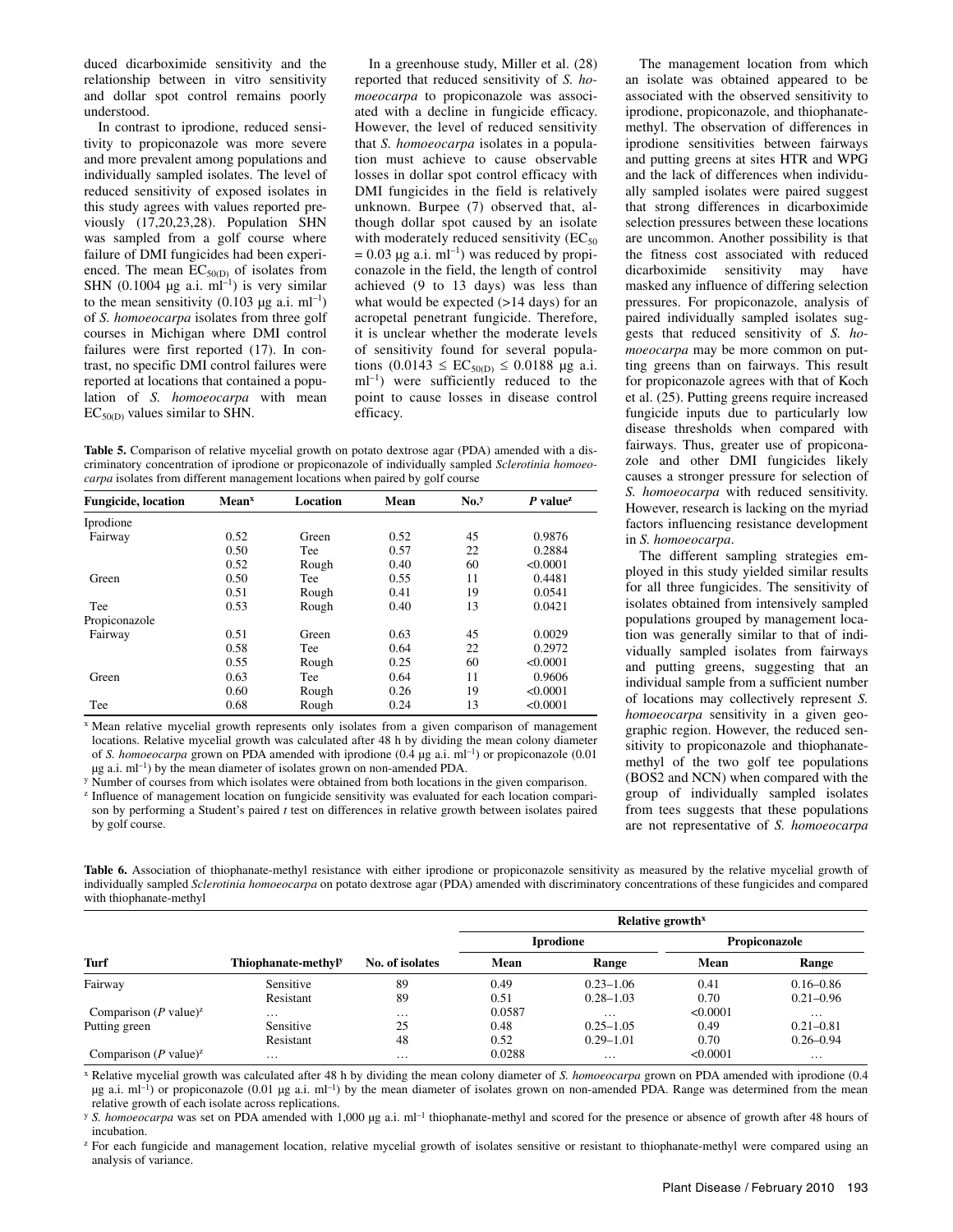sensitivity on tees. It is likely that fungicide resistance selection pressures were high at these two sites when compared with courses from which individually sampled isolates were collected.

The quantitative nature of DMI sensitivity is well documented (5,24). The various levels of sensitivities to propiconazole of intensively sampled populations suggest that directional selection of isolates with reduced sensitivity had occurred to various degrees in New England. Each isolate from BOS3 with reduced sensitivity to iprodione also exhibited reduced sensitivity to propiconazole and was resistant to thiophanate-methyl. On the other hand, isolates from the same population that were sensitive to iprodione were also sensitive to propiconazole and thiophanate-methyl. This observation suggests that factors not related to resistance mechanisms may influence sensitivity distributions of *S. homoeocarpa*. Because population BOS3 was located adjacent to an area that was regularly treated with fungicides, it might be suggested that the rough occasionally received fungicide when the tee was treated. However, this scenario implies that fungicide selection pressure was lower, which would, theoretically, yield normally distributed sensitivities but with a lower mean when compared with the intensively treated population. It is also possible that the increased number of insensitive isolates in BOS3 was caused by ingress of insensitive isolates from BOS2. Most individually sampled isolates obtained from roughs  $(n = 90)$  were sensitive to propiconazole, but three isolates with reduced sensitivity were found. This suggests that movement of individuals may occur or that resistant isolates naturally develop in small quantities in untreated turf, supporting previous observations (20,25).

In general, reduced sensitivity was associated among the three fungicides for individually sampled isolates (Table 6; Fig. 5). Reduced sensitivity to iprodione or propiconazole appeared to be more common among isolates resistant to thiophanatemethyl. Development of reduced sensitivity to fungicides of different mode-ofaction classes is theorized to develop independently due to the inherent biochemical separation among target sites (5). Data from this study, however, suggest that a small portion of sensitivity among fungicide classes may be related. The clustering of individually sampled isolates with highly reduced sensitivity to iprodione relative to propiconazole sensitivity (Fig. 5) could indicate that a common mechanism facilitates or contributes to development of resistance to fungicides from diverse mode-of-action classes. Previous research has documented potential relationships in sensitivity among three unrelated fungicides (benomyl, dodine, and fenarimol) of *Venturia inaequalis* (Cooke) G. Winter in orchards throughout the northeastern United States (26). Mechanisms of resistance not involving the target site, such as detoxification of harmful compounds, the increased efflux or decreased influx of fungicides through fungal cells, or enhanced genetic adaptability,



**Fig. 5.** Scatter plot of relative mycelial growth of individually sampled *Sclerotinia homoeocarpa* on potato dextrose agar amended with iprodione (0.4  $\mu$ g a.i. ml<sup>-1</sup>) or propiconazole (0.01  $\mu$ g a.i. ml<sup>-1</sup>). Correlations were performed on mean isolate relative mycelial growth between the fungicides for isolates obtained from **A,** fairways or **B,** putting greens in New England and for isolates **0,** sensitive or **1,** resistant to thiophanate-methyl. *S. homoeocarpa* was grown on potato dextrose agar amended with thiophanate-methyl at  $1,000 \mu g$  a.i. ml<sup>-1</sup> and scored for the presence or absence of growth.

could play a role in this phenomenon (19,24,26,38). Rather than being solely a biological response, it is likely that fungicide use history plays a role in simultaneous resistance to multiple fungicides. In a controlled study, however, Köller and Wilcox (26) found that fungicide sensitivity of *V. inaequalis* to both dodine and fenarimol was influenced by treatment of either fungicide alone. Little information is available about possible multiple fungicide resistance mechanisms in *S. homoeocarpa*.

In New England, reduced sensitivity to iprodione and propiconazole and resistance to thiophanate-methyl was present in varying degrees and influenced by management location. Although the mechanisms leading to resistance remain poorly understood, care should be taken when selecting appropriate fungicides for the control of dollar spot. The correlation of in vitro sensitivity to fungicides with field efficacy remains unclear. Data from this study, however, should serve as a baseline for existing levels of sensitivity and can be used to monitor future shifts in population sensitivities.

### **ACKNOWLEDGMENTS**

Funding for this research was generously provided by the New England Regional Turfgrass Foundation. We thank Syngenta Crop Protection and the United States Golf Association for providing additional financial support; K. Guillard, Y.-K. Jo, R. Latin, and L. Tredway for helpful comments and isolates; and those who assisted in isolate collection.

#### **LITERATURE CITED**

- 1. Anonymous. 1998. Reregistration eligibility decision fact sheet: iprodione. EPA-738-F-98- 017. United States Environmental Protection Agency, Washington, D.C.
- 2. Bennett, F. T. 1937. Dollarspot disease of turf and its causal organism, *Sclerotinia homoeocarpa* n. sp. Ann. Appl. Biol. 24:236-257.
- 3. Bishop, P., Sorochan, J., Ownley, B. H., Samples, T. J., Windham, A. S., Windham, M. T., and Trigiano, R. N. 2008. Resistance of *Sclerotinia homoeocarpa* to iprodione, propiconazole, and thiophanate-methyl in Tennessee and northern Mississippi. Crop Sci. 48:1615-1620.
- 4. Bliss, C. I. 1934. The method of probits. Science 79:38-39.
- 5. Brent, K. J., and Hollomon, D. W. 2007. Fungicide Resistance: The Assessment of Risk, 2nd ed. FRAC Monogr. No. 2. CropLife International, Brussels.
- 6. Brownback, L. E., and Latin, R. 2002. Survey of isolates of *Sclerotinia homoeocarpa* in Indiana for sensitivity to three fungicides. (Abstr.) Phytopathology 92:S10.
- 7. Burpee, L. L. 1997. Control of dollar spot of creeping bentgrass caused by an isolate of *Sclerotinia homoeocarpa* resistant to benzimidazole and demethylation-inhibitor fungicides. Plant Dis. 81:1259-1263.
- 8. Cole, H., Taylor, B., and Duich, J. 1968. Evidence of differing tolerances to fungicides among isolates of *Sclerotinia homoeocarpa*. Phytopathology 58:683-686.
- 9. Conover, W. J., and Iman, R. L. 1981. Rank transformations as a bridge between parametric and nonparametric statistics. Am. Stat. 35:124-129.
- 10. Detweiler, A. R., Vargas, J. M., Jr., and Danneberger, T. K. 1983. Resistance of *Sclero-*